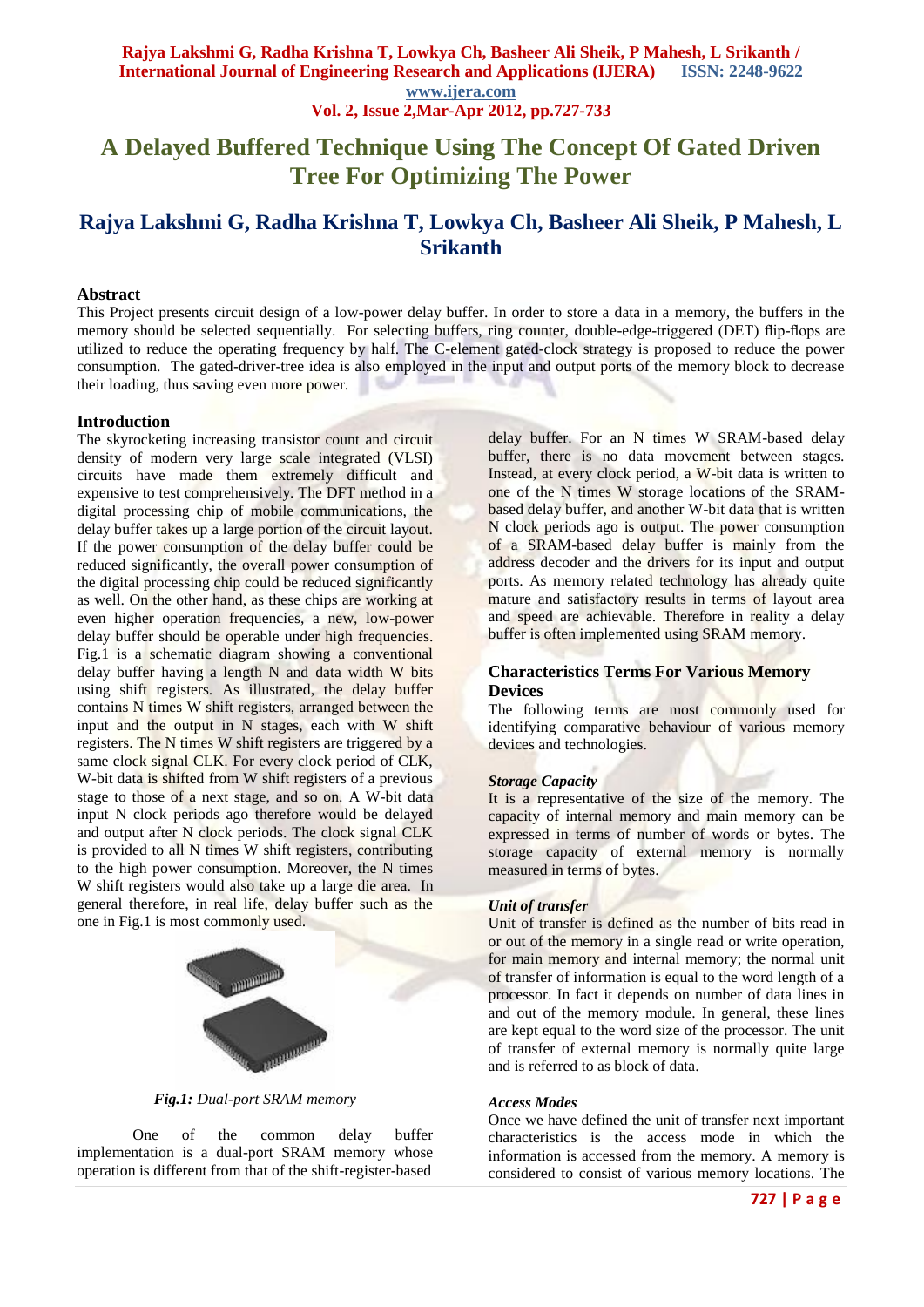## **Vol. 2, Issue 2,Mar-Apr 2012, pp.727-733**

information from memory devices can be accessed in the following ways:

#### *a) Random Access Memory (RAM)*

It is the mode in which any memory location can be accessed in any order in the same amount of time. Ferrite and Semiconductor memories which generally constitute main memory are of this nature. The storage locations can he accessed independently and there exist separate access mechanism for each location.

#### *b) Sequential access*

On the other hand we have memories which can be accessed in pre-defined sequences for example; the songs stored on a cassette can be accessed only one by one. The example of sequential access memory is Magnetic Tape. Here the access mechanisms need to be shared among different locations. Thus, either the location or the read/write head or both should be moved to access the desired location.

#### *c) Direct Access*

In certain cases the information is neither accessed randomly nor in sequence but something in between. In this kind of access, a separate read/write head exist for a track and on a track the information can be accessed serially. These semi-random modes of operation exist in magnetic disks.

#### *d) Access Time*

The access time is the time required between the requests made for a read or write operation till the time the data is made available or written at the requested location. Normally it is measured for read operation. The access time depends on the physical characteristics and access mode used for that device. Permanence or Storage: It is Possible to lose information by the memories over a period of time. The reasons of the loss of information. There are several reasons for information destruction, these are destructive readout, dynamic storage, volatility and hardware failure. If for a particular memory the reading process destroys the stored information. Call it Destructive readout. In such memories the information has to be written back on the same location from which it had been read after each read operation. The reading process where the data is not destroyed on reading is referred to as Non-destructive readout.

#### **Background Work & Proposed System**

Delay buffer works quite similarly like a fixed jitter buffer, that is it will delay the frame retrieval by some interval so that caller will get continuous frame from the buffer. This can be useful when the operations are not evenly interleaved, for example when caller performs burst of put () operations and then followed by burst of operations. With using this delay buffer, the buffer will put the burst frames into a buffer so that get () operations will always get a frame from the buffer (assuming that the number of get () and put () are matched). The buffer is adaptive, that is it continuously learns the optimal delay to be applied to the audio flow at run-time. Once the optimal delay has been learned, the delay buffer will apply this delay to the audio flow, expanding or shrinking the audio samples as necessary when the actual audio samples in the buffer are too low or too high.



The block diagram of delay buffer in existing technique is given below.



*Fig.3: Delay Buffer-Existing Technique*

#### *Input Buffer*

 The Input buffer is also commonly known as the input area or input block. When referring to computer memory, the input buffer is a location that holds all incoming information before it continues to the CPU for processing. Input buffer can be also used to describe various other hardware or software buffers used to store information before it is processed. Some scanners (such as those which support "include" files) require reading from several input streams. As flex scanners do a large amount of buffering, one cannot control where the next input will be read from by simply writing a YY\_INPUT() which is sensitive to the scanning context. YY\_INPUT () is only called when the scanner reaches the end of its buffer, which may be a long time after scanning a statement such as an include statement which requires switching the input source.



*Fig.4: Input Buffer*

#### *Memory Block*

Random-access memory (RAM) is a form of computer data storage. Today, it takes the form of integrated circuits that allow stored data to be accessed in any order (that is, at random). "Random" refers to the idea that any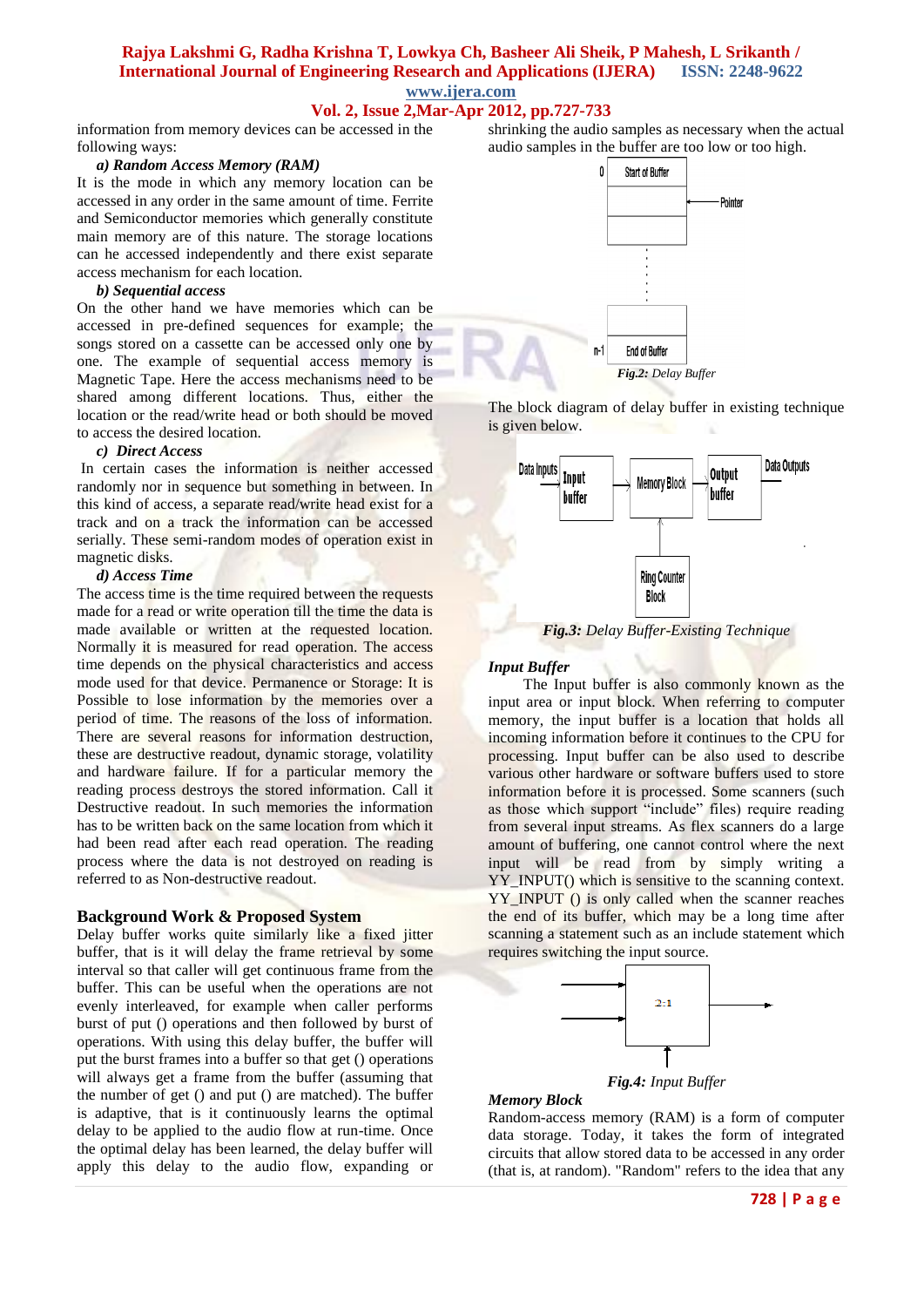**Vol. 2, Issue 2,Mar-Apr 2012, pp.727-733**

piece of data can be returned in a constant time, regardless of its physical location and whether it is related to the previous piece of data. The word "RAM" is often associated with volatile types of memory (such as DRAM memory modules), where the information is lost after the power is switched off. Many other types of memory are RAM as well, including most types of ROM and a type of flash memory called NOR-Flash.

*Random Access Scan-* Fig.5 shows the basic architecture of the RAS. A Decoder is used to address every FF. The RAS allows reading or writing of any flip-flop using address bits where "n" is the number of scanned flipflops when the address is applied, the address decoder produces a scan enable signal to the corresponding flipflop needed to be placed with a data from the scan-in. In this technique, the scan function is implemented as a random-access memory. Hence at every given time only one FF is accessed while other FFs retain their state. The architectures described in most literatures mainly consists of a scan-in signal that is broadcasted to every FF, a test control signal that is broadcasted to all FFs, and a unique decoder signal from the decoder to every FF.



In those two decoder structures, suppose there are N flip-flops in the circuit. There will be Nff - address wires to those N flip-flops, there are only address wires to Nffs. Although this structure need both row decoder and column decoder when only one decoder is used in, the hardware overhead reduced greatly using structure2.



*Fig.6: Decoder design*

#### **Ring Counter**

A ring counter is a type of counter composed of a circular shift register. The output of the last shift register is fed to the input of the first register.

There are two types of ring counters:

• A straight ring counter or Over beck counter connects the output of the last shift register to the first shift register input and circulates a single one (or zero) bit around the ring. For example, in a 4-register one-hot counter, with initial register values of 1000, the repeating pattern is: 1000, 0100, 0010, 0001, 1000... . Note that one of the registers must be pre-loaded with a 1 (or 0) in order to operate properly.

• A twisted ring counter (also called Johnson counter or Moebius counter) connects the complement of the output of the last shift register to its input and circulates a stream of ones followed by zeros around the ring. For example, in a 4-register counter, with initial register values of 0000, the repeating pattern is: 0000, 1000, 1100, 1110, 1111, 0111, 0011, 0001, 0000... .



*Fig.7: Ring counter, shift output fed back to input*

Make provisions for loading data into the parallel-in/ serial-out shift register configured as a ring counter below. Any random pattern may be loaded. The most generally useful pattern is a single 1.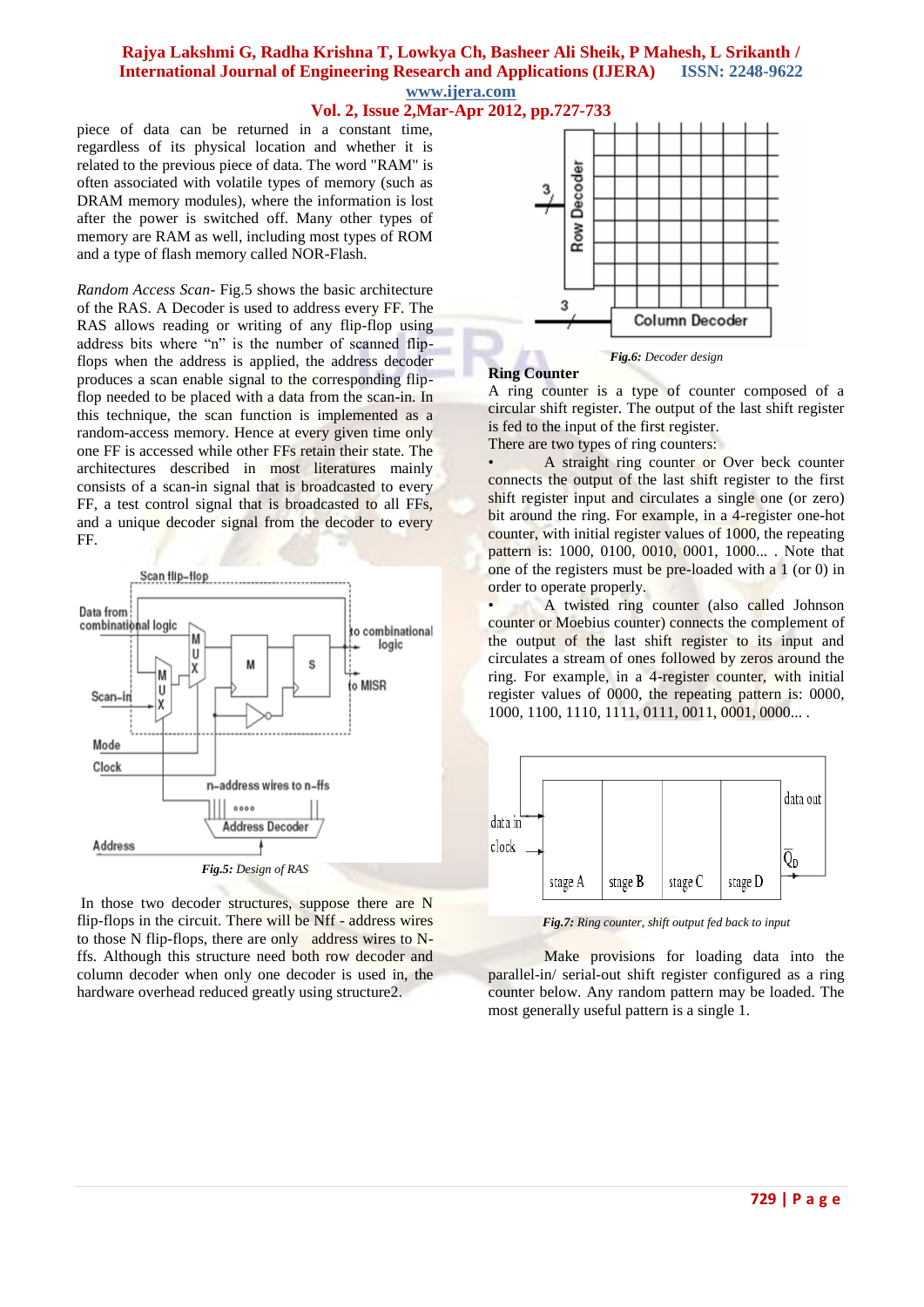## **Vol. 2, Issue 2,Mar-Apr 2012, pp.727-733**



*Fig.8: Parallel-in, serial-out shift register configured as a ring counter*

Loading binary 1000 into the ring counter, above, prior to shifting yields a viewable pattern. The data pattern for a single stage repeats every four clock pulses in our 4-stage example. The waveforms for all four stages look the same, except for the one clock time delay from one stage to the next.



*Fig.9: Load 1000 into 4-stage ring counter and shift*

The structure of ring counter with RS flip flops in existing technique is given below Fig.10.



*Fig.10: Ring counter with SR-Flip flops*

The above block diagram shows the power controlled Ring counter. First, total block is divided into two blocks. Each block is having one SR-Flip flop controller.

### **D-Flip flop**

The D flip-flop is the most common flip-flop in use today. It is better known as data or delay flip-flop (as its output Q looks like a delay of input D).The Q output takes on the state of the D input at the moment of a positive edge at the clock pin (or negative edge if the clock input is active low). It is called the D flip-flop for this reason, since the output takes the value of the D input or data input, and delays it by one clock cycle. The

D flip-flop can be interpreted as a primitive memory cell, zero-order hold, or delay line. Whenever the clock pulses, the value of Qnext is D and Qprev otherwise

### *Truth table*

| <b>Clock</b> | D | $\mathbf{o}$ | area <sup>.</sup> |
|--------------|---|--------------|-------------------|
| Rising edge  | 0 |              |                   |
| Rising edge  |   |              |                   |
| Non-Rising   |   |              |                   |

## *Present Technique:*

The block diagram of delay buffer in present technique is given below Fig.11.



**Fig.11:** Delay Buffer Present Technique

## *Gated driver tree Technique:*

The basic structure of gated driver tree is given in following block diagram.



**Fig.12:** Structure of gated driver tree

To save area, the memory module of a delay buffer is often in the form of an SRAM array with input/output data bus. Special read/write circuitry, such as a sense amplifier, is needed for fast and low-power operations. However, of all the memory cells, only two words will be activated: one is written by the input data and the other is read to the output. Driving the input signal all the way to all memory cells seems to be a waste of power. The same can be said for the read circuitry of the output port. In light of the previous gated-clock tree technique, we shall apply the same idea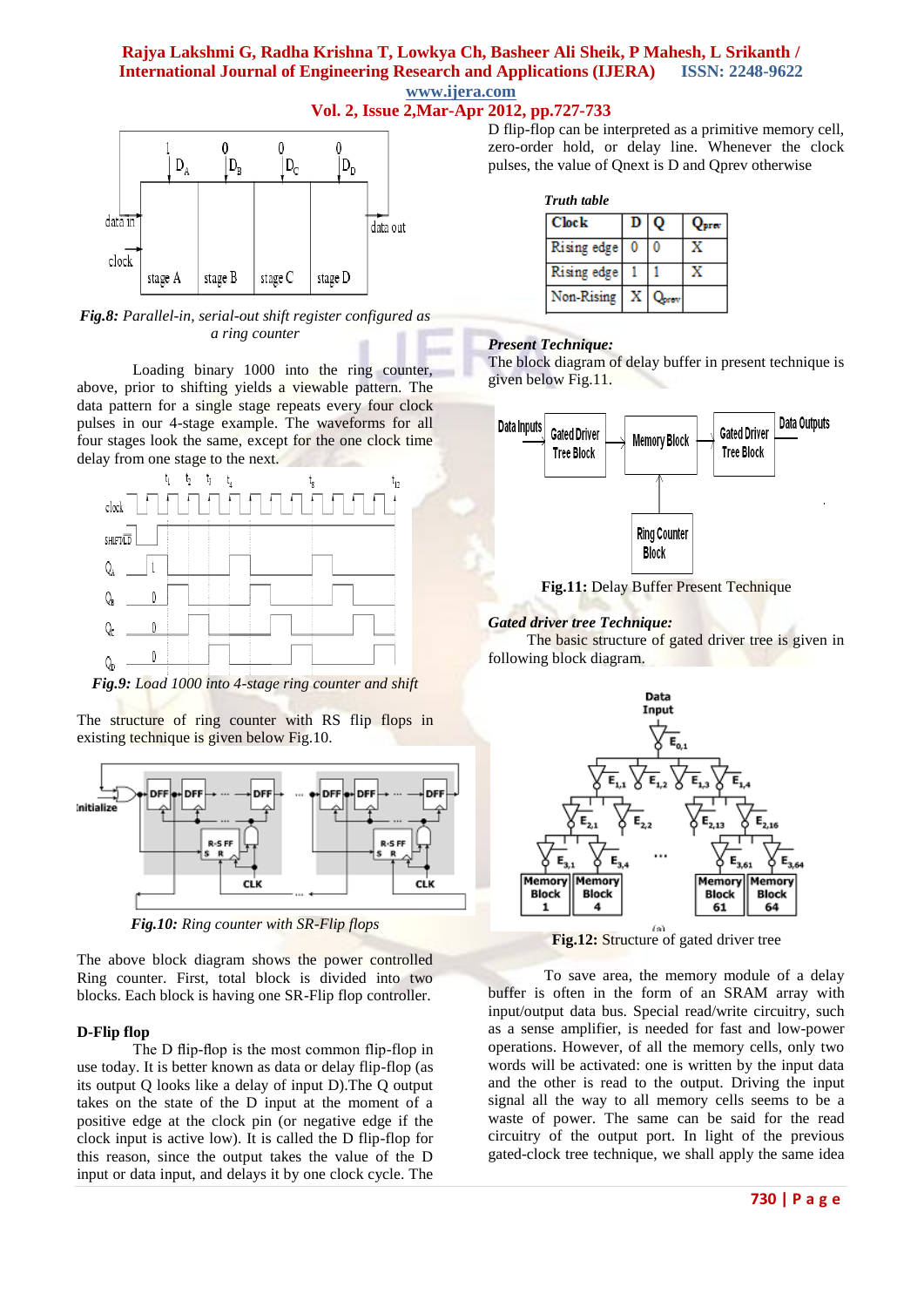## **Vol. 2, Issue 2,Mar-Apr 2012, pp.727-733**

to the input driving/output sensing circuitry in the memory module of the delay buffer.

#### *Modified ring counter*

 The block diagram of ring counter which is used in present technique is given below Fig.13. In compare with existing technique ring counter, the present technique ring counter doesn't need a separate global clock and C-gate element replaced the SR-Flip flop.



**Fig.13:** Ring counter with C-gate element

## **Simulation Work On Existing & Proposed Systems**

### *A) Ring Counter In Existing Technique*

The simulation result for ring counter which is used in the existing technique is given in Fig.14 and RTL Schematic for RS-Flip flop in existing technique is given as shown in Fig.15.



*Fig.14: Simulation result for ring counter in existing technique*



*technique*

### *B) Delay Buffer in Existing Technique*

The simulation result for delay buffer which is used in the existing technique is given in the Fig.16 and RTL Schematic for delay buffer in existing technique ass in Fig 17.



*Fig.16: Simulation result for delay buffer in existing technique*



*Fig.17: RTL Schematic for delay buffer in existing technique*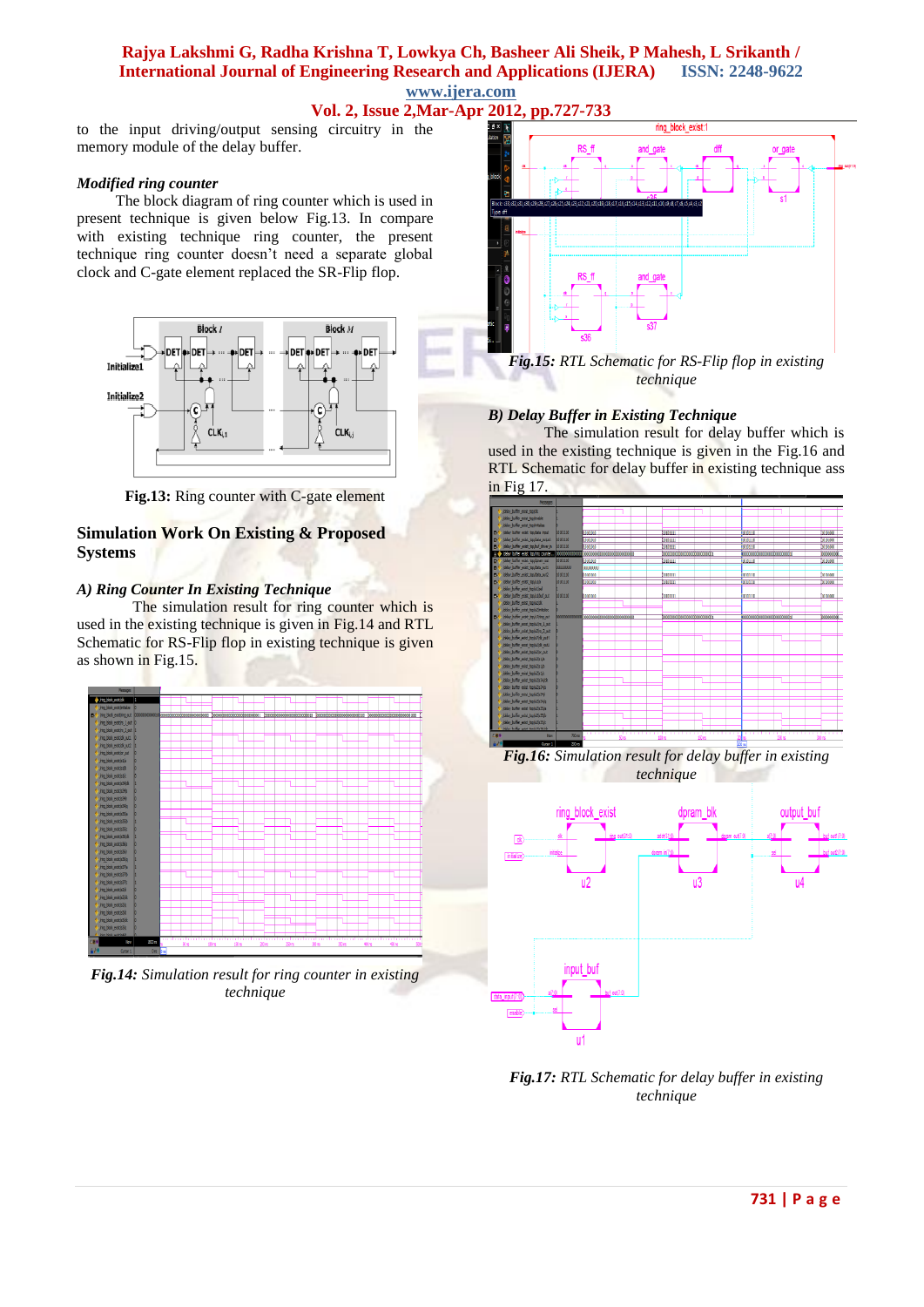## **Vol. 2, Issue 2,Mar-Apr 2012, pp.727-733**

#### **C)** *Ring Counter in Proposed Technique*

The simulation result for ring counter which is used in the proposed technique is given in the Fig.18 and RTL Schematic for delay buffer in proposed technique as in Fig.19.



*Fig.18: Simulation results of ring counter in proposed technique*



*Fig.19: RTL Schematic for delay buffer in proposed technique*

### **RESULTS**

### **A) Power Results Of Delay Buffer In Proposed Technique**

The power result for delay buffer which is used in the proposed technique is given in the following Fig.20. And observed the total consumed power is 214 mw. So while comparing with the existing technique, achieved the less power consumption in proposed technique.



*Fig.20: Power results of delay buffer in proposed technique*

### *B) Power Comparison graph*

The total power consumed in the existing technique of the delay buffer  $= 290$  mw. The total power consumed in the proposed technique of the delay buffer  $= 214$ mw. The comparison graph between existing technique and proposed technique can be given as shown in Fig.20.



*Fig.21: Comparison graph between existing technique and proposed technique*

### **Conclusion**

In this paper, presented a low-power delay buffer architecture which adopts several novel techniques to reduce power consumption. The ring counter with clock gated by the C-elements can effectively eliminate the excessive data transition without increasing loading on the global clock signal. The gated-driver tree technique used for the clock distribution networks can eliminate the power wasted on drivers that need not be activated. Another gated-de-multiplexer tree and a gatedmultiplexer tree are used for the input and output driving circuitry to decrease the loading of the input and output data bus. All gating signals are easily generated by a Celement taking inputs from some DET flip-flop outputs of the ring counter. Optimization of power is observed by using tool xilinx 12.3 and observed the simulation results. Power consumption is known to be a crucial issue in current IC designs. To tackle this problem in this project, increasing the no of blocks in a ring counter is